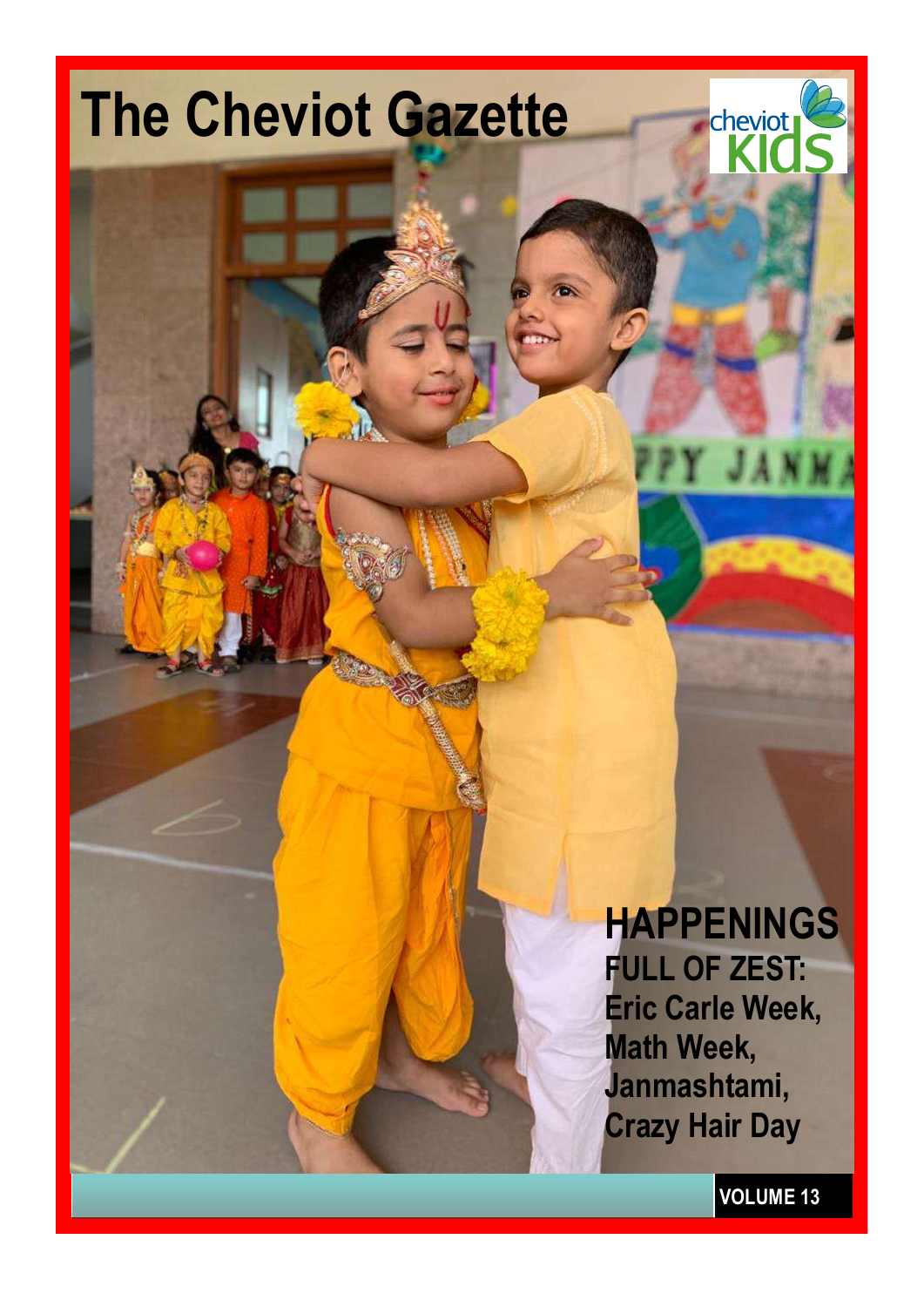### *From the Founder Director Desk*



Most parent want their children to become courageous and effective leaders.

Are children born with leadership skills or can such skills be nurtured at school and home ?

The answer is that while some traits may be inborn, leadership skills can most definitely be developed.

At Cygnus we believe in providing a safe and comfortable environment for students to develop the key traits required to be an effective leader.

#### **The top 5 qualities a child needs to hone to become a better leader are :**

- *High self esteem and an understanding of one's own strengths and weaknesses.*
- *Improved confidence and public speaking ability*
- *Ability to empathize, work with people and resolve conflict*
- *Ability to set goals and work towards them in a systematic manner*
- *Commitment to the task, to the team and to yourself*

The entire curriculum at Cygnus and Cheviot contributes towards the development of the above skills on a continuous basis. Every Cygnite gets the opportunity to present on stage , to build self esteem , be a part of community service projects, to explore her creative side and be a part of varied teams and clubs.

**Parents can also contribute to the development of leadership skills in extremely simple ways :**

- *Embrace Failure: Often we as parents are so wrapped up in providing the best for our kids that we forget to teach them how to embrace failure positively.*
- *Focus on emotional intelligence: A child's ability to empathize and sympathize will aid her ability to solve problems.*
- *Engage them with sports: Sports allows you to experience the high of victory and melancholy of defeat. It builds leadership skills like no other.*
- *Teach them patience: Patience if taught right will last a lifetime.*
- *Give them time to be creative: Don't structure everything!!!*

As India takes bold steps in the field of Science and Space Engineering , Sports, Entrepreneurship etc we as the school and parents must work together,

### *From the Head of Cheviot Kids - Aparna Maheshwari*

#### Hello! Dear Parents…

As an educator, I believe that a child should be imparted the importance of reading books from a very early age. When I say reading, I mean not just reading words and a sentence. Actually reading is more than that… it is vital for children to read pictures, care for books, handle books gently. While doing all this, children are learning to think analytically, open their minds to a new world. Books fire their imagination and curiosity of children.

Children follow by example, so dear parents, when you want to spend some quality time with your child, go to a book store, browse through books together; pick up books in any language…the aim should be, to develop within the child a liking for books. The more we take them away from the electronic medium of communication, the more we will be able to instill empathy and love in our future citizens.

Take time out and **Drop Everything And Read…** create **DEAR** time everyday…

Happy Reading!

**Founder Director Madhavi Agrawal**



of leader that you would follow.







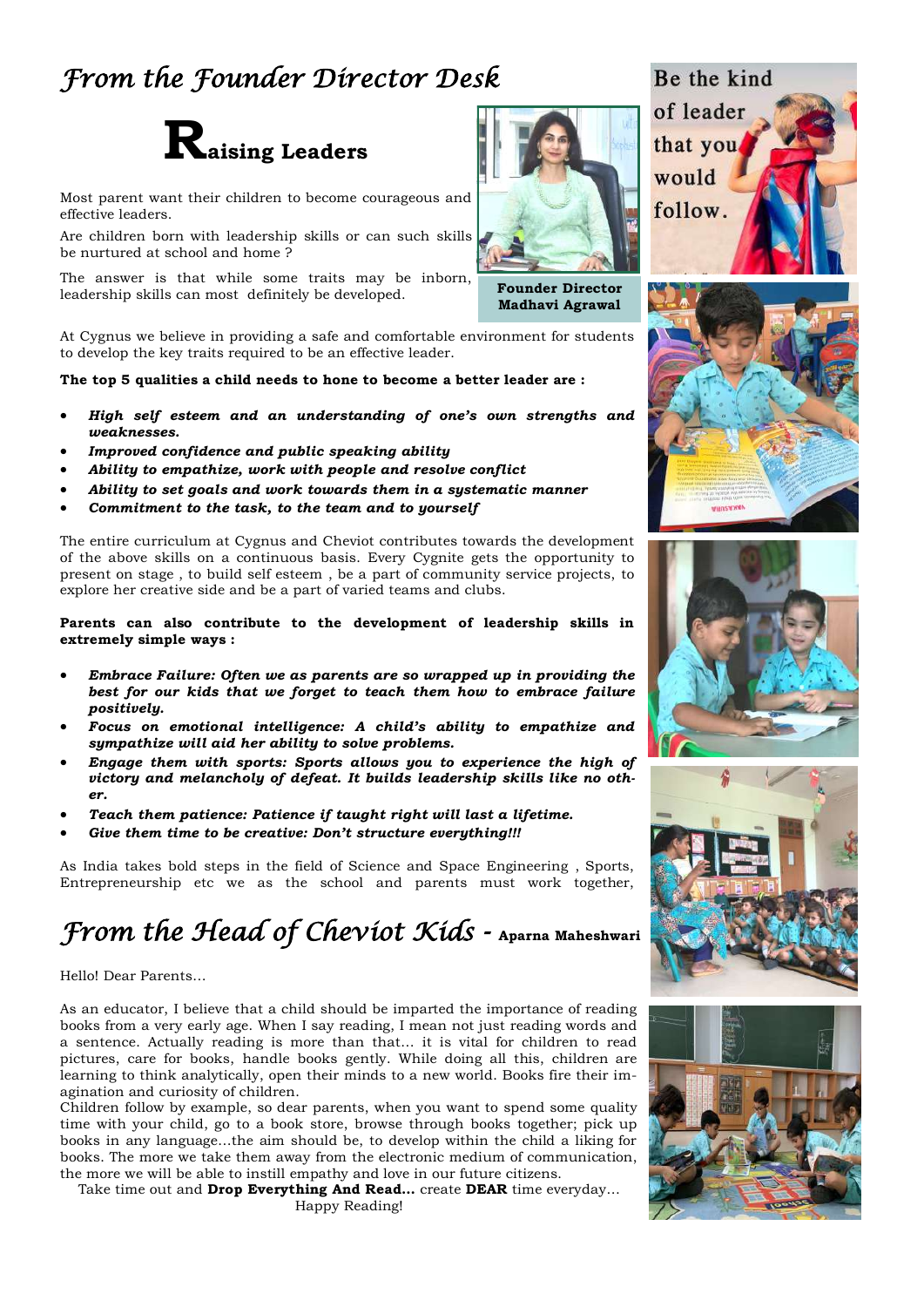### PROUD MOMENTS!



**Taksh Taksh Patel** of **Grade V I** successfully completed all levels of **UCMAS** and pre-requisite **International Grading Exam**. He was awarded with **a Trophy, a Gold Medal and a Certificate for the same.**



 **Bhavya Shah** of **Grade II** secured the **Third position** in **Paint Your Imagination**, a drawing competition, organized by Shreenathji Group of Companies.





Saksham Dhoka and Sakshi Dhoka of Grade V participated and passed the International Standard of UCMAS MENTAL ARITHMETIC Proficiency Examination and UCMAS ABASUS COMPUTATION (ZHUSUAN).



Cygnus World School won the Third position in the National is the District Level Winner of the Group Singing Competition in category Sanskrit organised by Bharat Vikas Parishad Vadodara Chapter for the students of Grade VI to IX.



Prakhar Chaturvedi of Grade VI has won the First Position in the Gujarat State Chess Tournament (category under 11), Open, organised by the Gujarat State Chess Association.



Subrato Mukherjee Football Tournament, Under 14.. It is a proud. moment because they were the Runners up for the State Level as well.



 Nabhya Patel of Grade I secured the Second position in the Chess Competition in the Khel Mahakumbh, East Zone, Vadodara .



 Riya Patel of Grade XI secured the First position in the Debate Competition and Siddhant Agrawal of Grade X secured the Third position in the Extempore Competition: Reflections, an International Youth Festival for History and Civics organized by City Montessori School, Lucknow.

### Raghvendra's Talk



Inspiration can come from unusual quarters and motivation can spring from sources yet not known. Raghvendra, a child prodigy and mathematics genius, visited Cygnus World School for an interaction session with students and invited guests. In his brief interaction with the audience, Raghvendra entertained with his quick wit and warm smile. During the session Raghvendra demonstrated his higher mathematical and logical aptitude and enthralled the audience with a musical rendition using the violin and the tabla, suggesting how mathematics and music are related.

### Community Service at Cygnus...



Cygnus World School, as a part of social responsibility, invited the students of Vasantshala who were welcomed with open arms by the Cygnus family . This was done with the intention of sharing what we have, a live example of how service brings us closer to God. The Vasantshala students got an opportunity to perform in front of such a large audience consisting of 600 students & staff for the first time. They showed their joy by gifting a beautiful handmade necklace to the Principal. And in turn also received items like bed sheets, mosquito nets and sports equipment. It was a great moment: a moment of mutual admiration and support.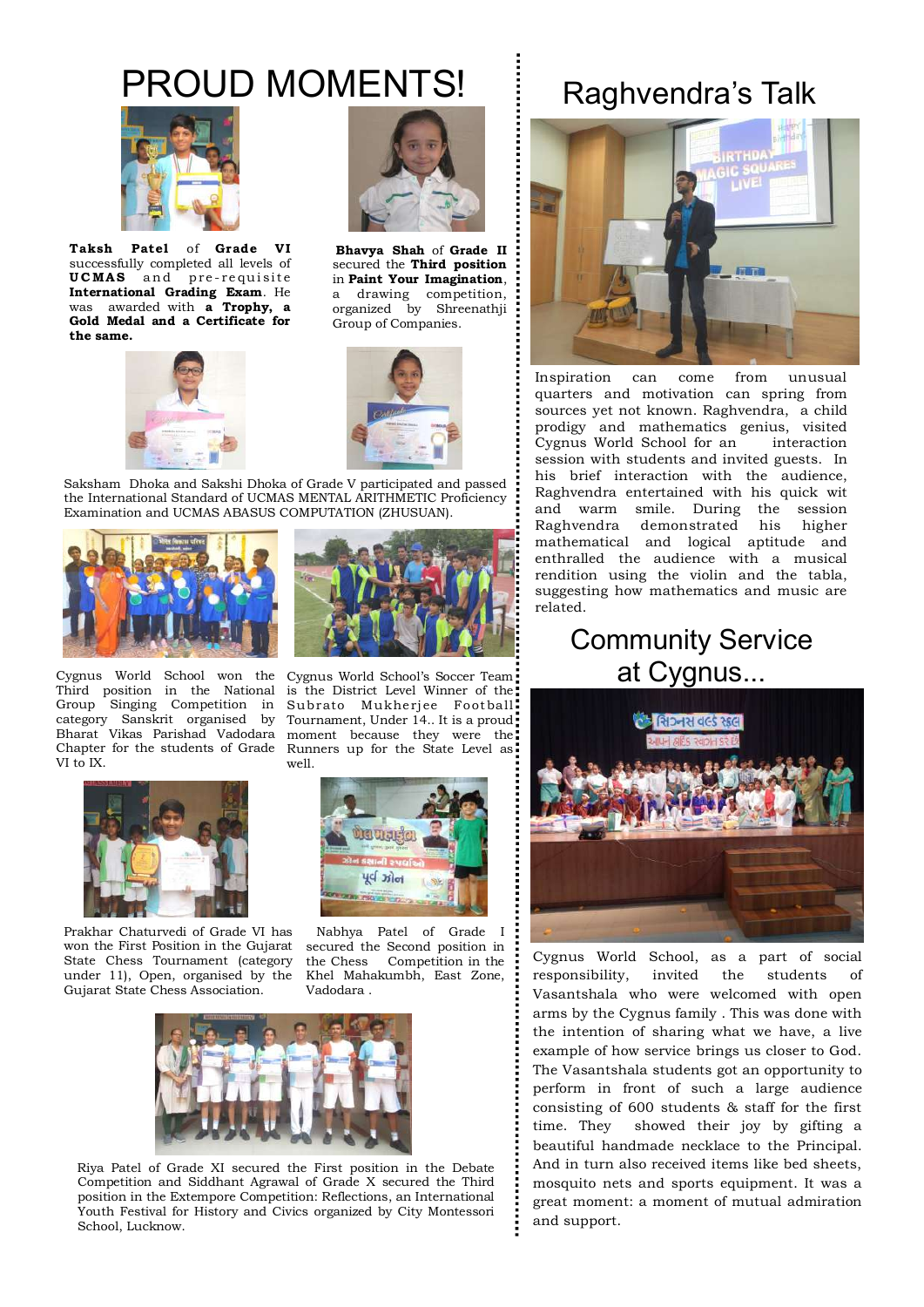# PAGE

### READING BUG

### Winners list

| <b>Class</b>      | July                 | <b>August</b>       |
|-------------------|----------------------|---------------------|
| <b>Pixies A</b>   | <b>Xianyang Gao</b>  | Pahel Vijayvargi    |
| <b>Pixies B</b>   | <b>Jiyansh Taral</b> | Dhruti Vaghani      |
| <b>Pixies C</b>   | Charvi Srivastav     | Shaurya Shah        |
| <b>Pixies D</b>   | <b>Gauravi Singh</b> | <b>Tanaira Amin</b> |
| <b>Elves A</b>    | Trisha Patel         | Miraan Patel        |
| <b>Elves B</b>    | Yuvraj Khimlani      | Rajveer Thakkar     |
| Elves C           | Aarit Sadhu          | Yami Jadia          |
| Elves D           | Aanshi Shah          | Mohd. Anas Shaikh   |
| <b>Brownies A</b> | Palash Joshi         | <b>Swayam Patel</b> |
| <b>Brownies B</b> | <b>Naksh Patel</b>   | Vihaan Vasani       |
| <b>Brownies C</b> | Deetya Bhatia        | Shrey Modi          |
| <b>Brownies D</b> | Husain Giniwala      | Kiaan Hemnani       |



**READING** 

what

exercise

is to the **BODY**.

MORROY

**A TEADER** 

## Jolly phonics workshop for educators

Regular workshops are conducted for the staff and students throughout the year to keep them abreast with the latest teaching and learning techniques. **Jolly Phonics Workshop** had been conducted at Cygnus World School for the pre-primary and primary teachers with the purpose to help the children to be better readers by using sounds of the letters to form words. The workshop was conducted by Dr. Nihali Jain, a Jolly phonics Trainer, on 21st July 2019. The workshop has proved to be extremely beneficial already, as we have started implementing the teaching techniques in the class and the children have picked up the concept very well.

# Teachers day

#### "To teach is to touch a life forever"

This quote is apt for the day celebrated with lot of joy and zest by the children, and that is TEACHERS DAY. Teachers are the keystone of students' future and no words are enough to thank them for their selfless service and commitment. Students greeted their teachers with flowers and affection. Children of Brownies took command of the stage by hosting the entire program for their lovely teachers. Children poured their heart out by showcasing their feelings for their teachers through a fantastic dance performance. Confidence and grace that they learnt and imbibed from their teachers was clearly visible during the whole presentation. It was indeed a day celebrated with great gusto.

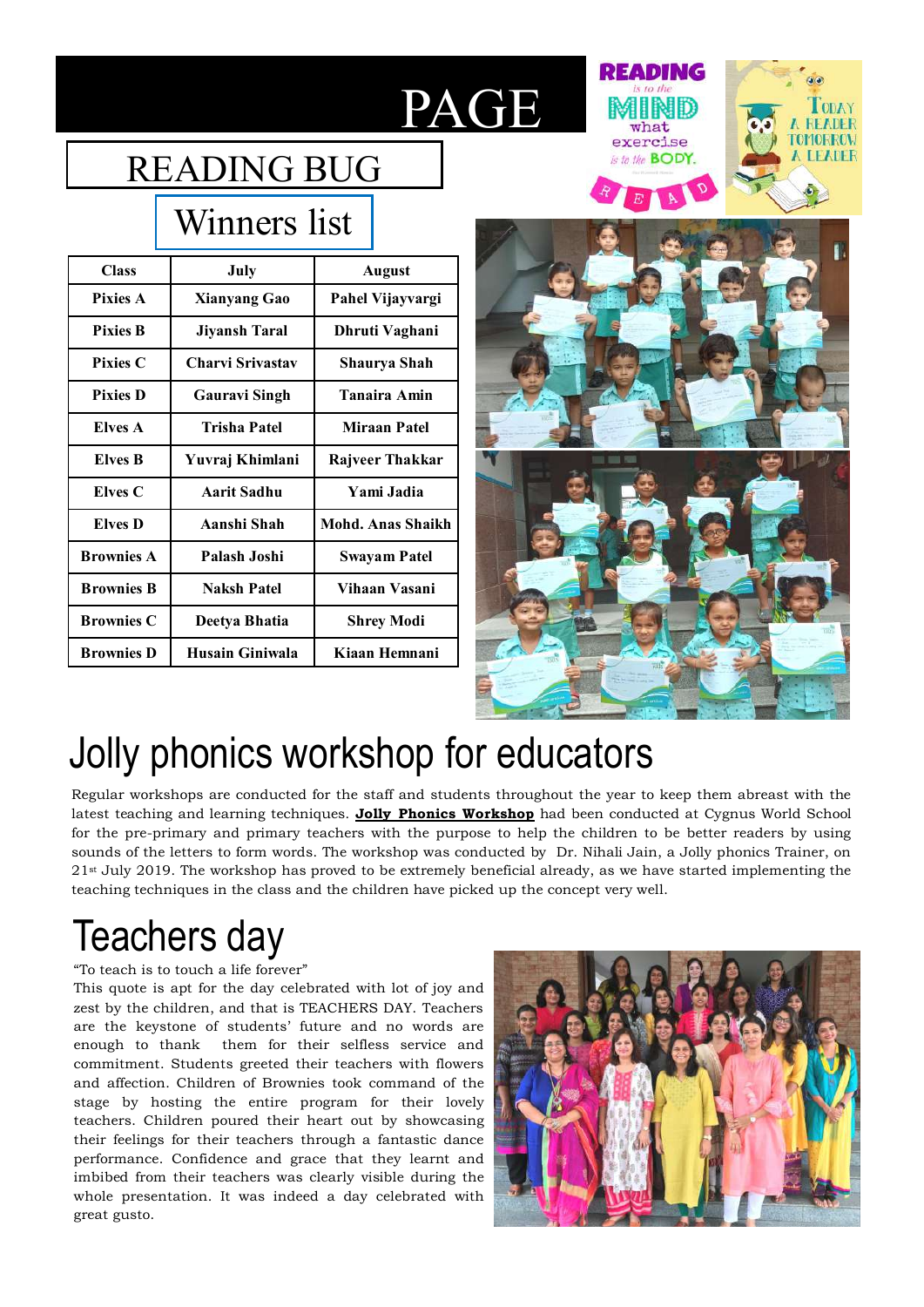# **Events at Cheviot Kids:**

### Guru Purnima

"A teacher affects eternity, and can never tell where the influence stops". Henry Brooks Adams

On this auspicious occasion of Gurupurnima, we remember the virtuous Sage Vyasa.

The role of a teacher is of paramount importance to shape a student. We at Cheviot Kids cherish this special bond between a guru and a shishya and pay tribute to our gurus on this holy day. The day commenced beautifully with children offering flowers and cards to their teachers and seeking blessings from them by wishing Happy Guru Purnima. The celebration at school began with the shlok "Guru brahma". Children were then narrated a short story on Lord Ganesha and were also told about the importance of the role, parents and teachers play in their life. A short dance performance by the children paid ode to the teachers. The function concluded with Gaiety all around.





The birthday of Lord Krishna was celebrated with great devotion and enthusiasm. Children came dressed in traditional attire as Radha and Krishna. A splendid colourful program was organized. The children of Pixies, Elves and Brownies danced enthusiastically and dedicated all the songs to Lord Krishna. Later all the children along with their teachers joined in to dance on the tunes of Garba. A matki phod was organized, with the help of primary children. The pot was broken by building a human pyramid amidst cheers of Lord Krishna. The delightful shower of flowers and goodness was a perfect conclusion of the celebration.



The beautiful bond of trust, respect and protection was celebrated with the fervour and gaiety that one associates with this auspicious occasion. Children were familiarised with the customs, rituals and significance of the festival. They heard a short story on Lord Krishna and Draupadi, which marksone of the origins of the festival. Brief information regarding the importance of Naryali Poornima was also shared, which is also celebrated on the same day. Children of Pixies, Elves and Brownies hit the floor with their captivating dance performances. The underscore of the program was the tying of rakhis and exchanging the Thank you cards. It was indeed an event, to catalyze the feeling of love, care and affection.

## Janmashtami Rakshabandhan Speak up kids



Mythological heroes: Speak up kids are planned with a view to strengthen the verbal skills to foster speaking competency of the young minds. Being at the center of the class's attention, experiencing the class listening to them speak about something important to them helps in building the confidence of the children. The chosen topic for the event was 'My Favourite Mythological Hero'. Children eagerly waited for their turn to speak about their hero. The children were confident and enjoyed sharing the facts of their heroes with their teachers and peers.

The awesome performances by the children gave us a glimpse "behind the curtain" of the hard working parents.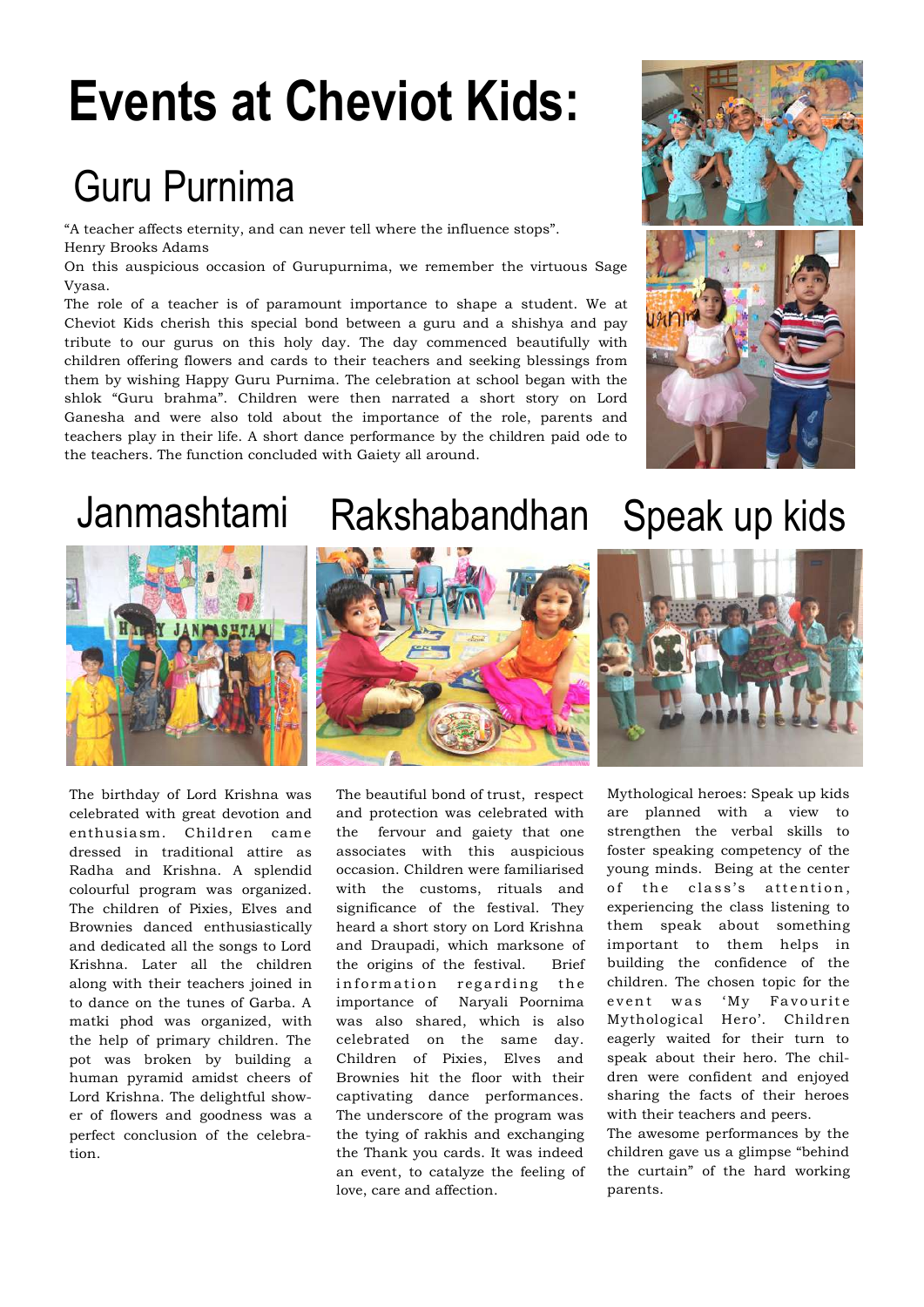# **Events at Cheviot Kids:** Eric Carle Week



Eric Carle is acclaimed as the creator of brilliantly illustrated and innovatively designed books for young children. We designed this wonderful week for our young minds to show them that learning is fun and fascinating. It was a five story package presented to the kids.

We started from the first hit book of Eric Carle **'The Very Hungry Caterpillar'**, where children learnt how a caterpillar turns into a beautiful butterfly. This was followed by "**Do You Want To Be My Friend?"** This is a classic tale of a tiny mouse"s search for the perfect pal in which the children learnt about the diverse characteristics of different animals. Day 3 was a date with the Chameleon. **"The Mixed up Chameleon"** Children were amused to see the humorously disfigured chameleon. Day 4 was designed for another endearing story **"From Head to toe"** where we found children totally in giggles, doing actions like animals with their teachers. The last day of the week was reserved for **"A House for a Hermit crab"** who has outgrown his snug little shell and he ventures out in search for a larger shell. Elves and Brownies learnt about various characteristics of sea creatures. At the same time little Pixies were all geared up to get in Eric Carle"s delightful animal train on its way to the zoo. **1,2,3, to the zoo** was a richly satisfying introduction to animals and counting numbers till ten.

Apart from the stories, the "DEAR" (Drop Everything And Read) sessions were a big hit with the Elves. The Brownies were super cheerful to swap their old books with their friends.



The primary objective of the event was to encourage young learners to get involved, and create love for the subject. Math week promises awareness, understanding, involved learning of number related concepts through a huge variety of events and activities. Four days were planned to keep our children engaged.

Day 1 was planned for games related to numbers and logical thinking and reasoning. Children moved from class to class to enjoy the assorted games arranged for them in each class, which by all accounts went down so well with everyone involved. The next day was booked for a story based on math concepts followed by energetic floor games which included Hopscotch, twisters and hands-legs coordination games. It was difficult for us to pull the children out of the magnetic field of game. Day three was mapped for art and creativity, without which we believe learning, is zero. Children enjoyed playing with shapes and formed smileys and vehicles on the worksheets. The last day was a day for measurements. Children were exposed to various measurement tools and they did the worksheet related to the same. They measured their height with a woolen string and learnt how tall they are, and enjoyed sharing this with their friends. Little Pixies had a lemonade making session, where they measured and added the ingredients carefully.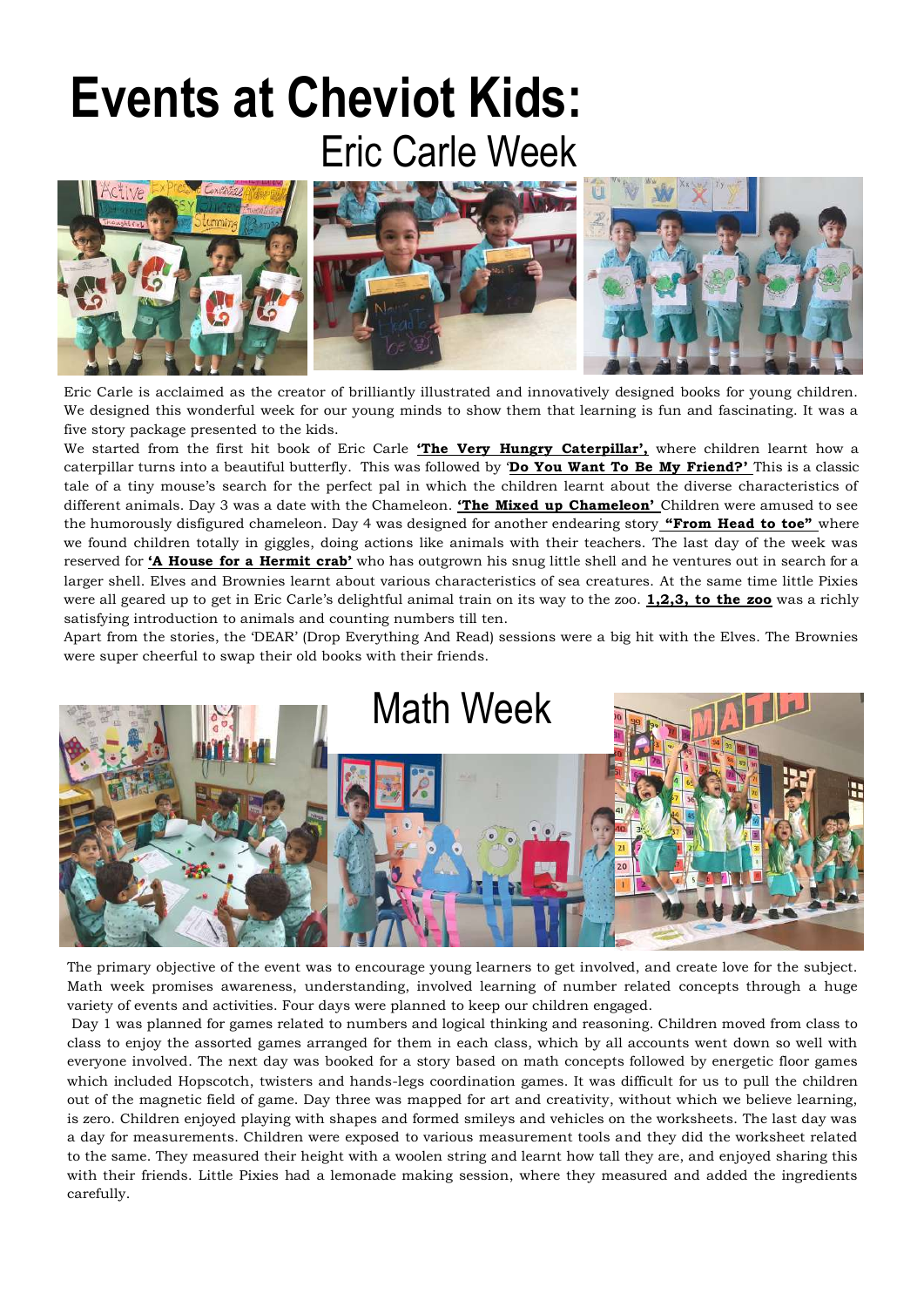# **Events at Cheviot Kids:** Out and Abouts



It's time for constructing experiences outside the proverbial 'boxes' of numeracy and literacy.

Nothing beats an exciting hands-on experience to deepen learning. All the students were energized by the excitement and anticipation of sitting on the bus and visiting a new place.

Little Pixies were super excited to see the wide range of sport products available at Decathlon. They learnt about various games and different sport outfits too.

The visit to the Muffins bakery was a big hit with the Elves. The snapshot here is a clear evidence of the excitement which had geared up in the air when they saw large machines involved in the process of baking and the live decoration of the cakes.

Brownies visited the Dental museum to learn about their dental care. It was a trip to sink our teeth into the dental history. Children were amazed to see the dental collection. The museum was quite interactive, dynamic and easy to understand. Children were in awe of the mythological stories shared from across the globe. The visit was a complete journey of dental care from ancient civilizations to modern technologies under one roof. Wow!!

### Speak Up Kids Crazy Hair Day P.T.I



Each "Speak up kids" event spurs the children further to give their best for the next "Speak up kids".

Rhymes are a beautiful way to introduce language and practice sp eaking in a fun and motivational way. Children feel accomplished when they are able to memorize these rhymes. Apart from the universal rhymes like "I hear thunder, Five little monkeys and many more, children also came up with unusual rhymes sharing a beautiful message like "Grow trees, stop using plastic, love for books" etc. Mind blowing performances.

The event provided a comfortable learning arena for everyone involved.



A day for kids and parents to get creative to wear their artistic genius in their hair. Teased, coloured, gelled, twisted, wigs and scarves, punk or just plain messy, it was time to go crazy. Children were super excited while entering the school with their whacky hair do. Looking at peers with pigtails, octopus, bugs and spiders, cupcakes and doughnuts on their head left them in giggles. They enjoyed doing the art worksheets related to crazy hair. A short dramatization and sharing information on how to take care of our hair, gave meaning to the whole event. Children went home happily carrying memories to be cherished for a lifetime.



Parent-Teacher Interactions are one of the most useful tools that we have, to ensure that our children are getting the best from their education. A short orientation was held for the Pixies and Elves parents to orient them with Jolly Phonics into the curriculum. The parents met the teachers to figure out the progress chart of their children.

Grade XI students had organized a stall for cookies and cakes to hone their entrepreneurship skills. The students of Brownies cheerfully participated in the activities laid out